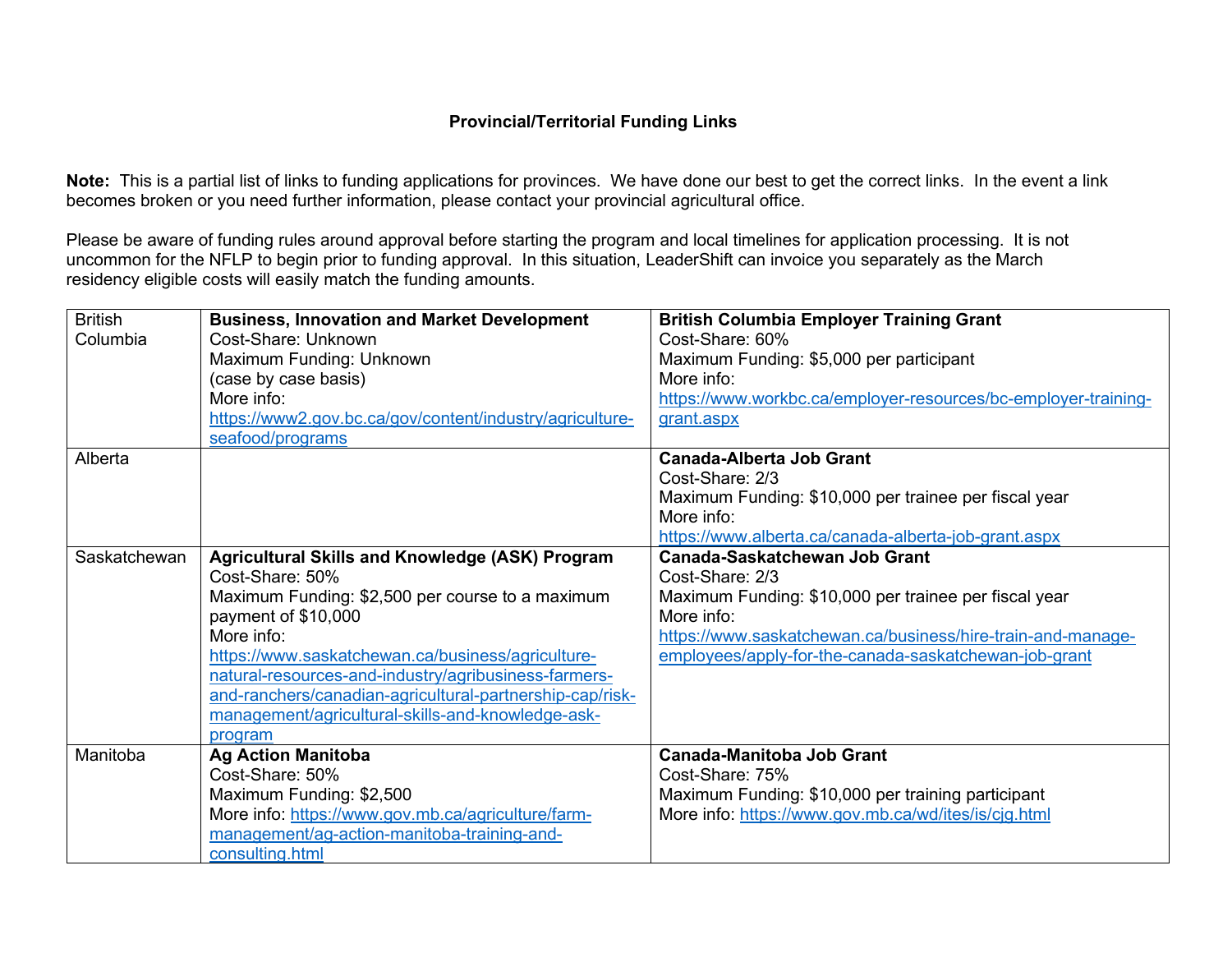| Ontario              |                                                          | <b>Canada-Ontario Job Grant</b>                                    |
|----------------------|----------------------------------------------------------|--------------------------------------------------------------------|
|                      |                                                          | Cost-Share: 80%                                                    |
|                      |                                                          | Maximum Funding: \$10,000 per trainee                              |
|                      |                                                          | http://www.tcu.gov.on.ca/eng/eopg/cojg/                            |
| <b>New Brunswick</b> | <b>Agri-Industry Development &amp; Advancement</b>       | <b>Canada-New Brunswick Job Grant</b>                              |
|                      | Cost-Share:                                              | Cost-Share: 50%                                                    |
|                      | <b>Maximum Funding:</b>                                  | Maximum Funding: Unknown                                           |
|                      | Associations and organizations are also eligible for     | More info:                                                         |
|                      | assistance to champion training activities for their     | https://www2.gnb.ca/content/gnb/en/services/services renderer.2    |
|                      | membership                                               | 01466.Labour Force Training.html                                   |
|                      | More info:                                               |                                                                    |
|                      | https://www2.gnb.ca/content/gnb/en/services/services re  |                                                                    |
|                      | nderer.201342.Advancing Agriculture.html                 |                                                                    |
| Nova Scotia          |                                                          | <b>Canada-Nova Scotia Job Grant</b>                                |
|                      |                                                          | Cost-Share: 100% for year 1, 50% thereafter                        |
|                      |                                                          | Maximum Funding: \$10,000 per fiscal year                          |
|                      |                                                          | More info:                                                         |
|                      |                                                          | https://novascotia.ca/programs/workplace-innovation-productivity-  |
|                      |                                                          | skills-incentive/                                                  |
| Newfoundland         | <b>Skills Development</b>                                | <b>Canada-Newfoundland Job Grant</b>                               |
| and Labrador         | Cost-Share: Unknown                                      | Cost-Share: 2/3                                                    |
|                      | Maximum Funding: Unknown                                 | Maximum Funding: \$10,000 per year                                 |
|                      | Individuals who participate in Skills Development may be | More info:                                                         |
|                      | required to make a financial contribution towards the    | https://www.gov.nl.ca/ipgs/files/foremployers-canada-nl-job-grant- |
|                      | cost of their training.                                  | fact-sheet.pdf                                                     |
|                      | More info: https://www.gov.nl.ca/isl/lmda/skills-dev/    |                                                                    |
|                      |                                                          |                                                                    |
| <b>Prince Edward</b> | <b>Business Development Program</b>                      | <b>Canada-Prince Edward Island Job Grant</b>                       |
| Island               | Cost-Share: 50%                                          | Cost-Share: 2/3                                                    |
|                      | Maximum Funding: \$2,000 per participant per fiscal year | Maximum Funding: \$10,000                                          |
|                      |                                                          | More info: https://www.princeedwardisland.ca/en/topic/skillspei    |
|                      | Young Farmers -<br>Cost-Share: 75%                       |                                                                    |
|                      | Maximum Funding: \$4,000 per farm operation              |                                                                    |
|                      |                                                          |                                                                    |
|                      |                                                          |                                                                    |
|                      |                                                          |                                                                    |
|                      | Groups -                                                 |                                                                    |
|                      | Cost-Share: 90%<br>Maximum Funding: \$20,000 per project |                                                                    |